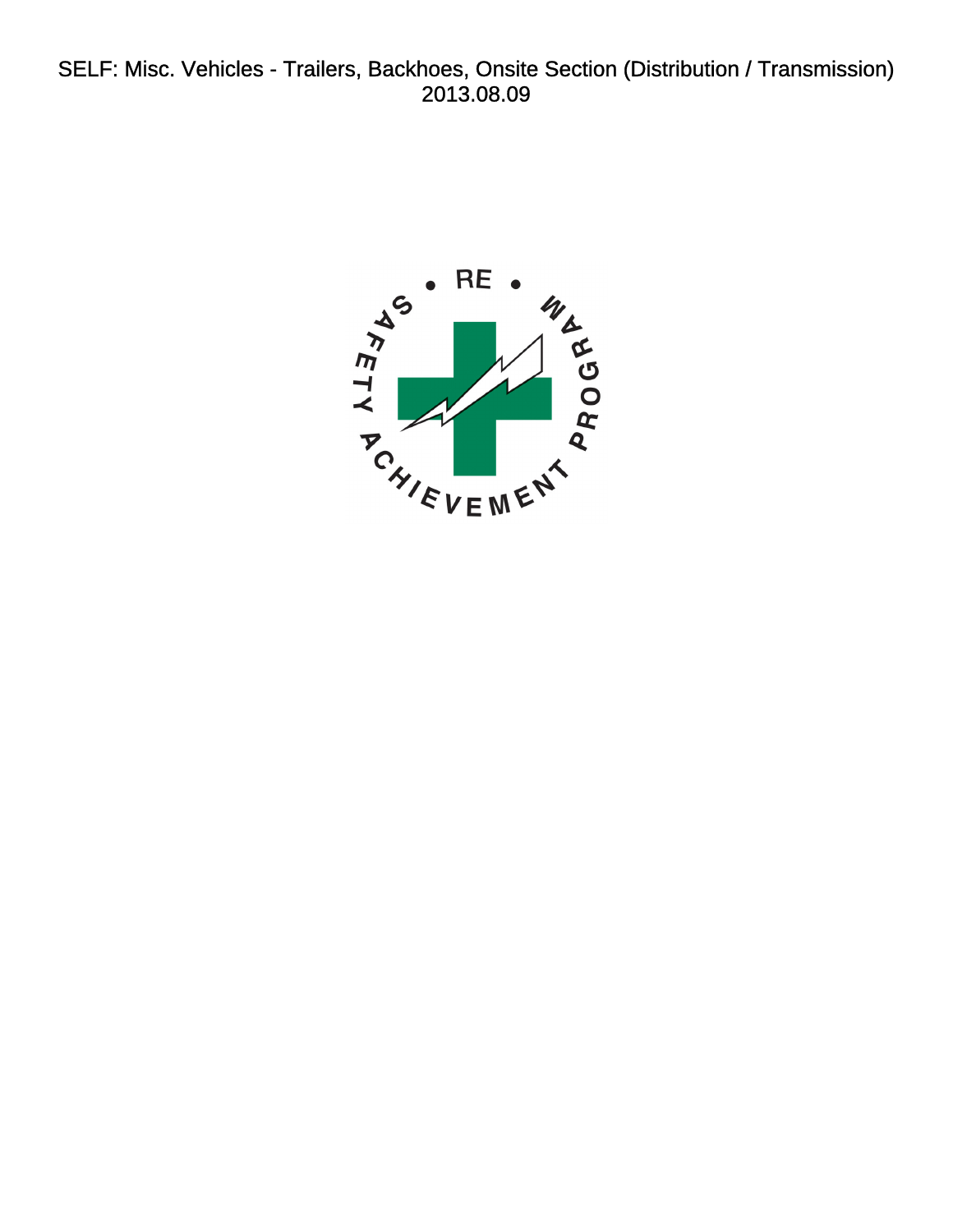# Table Of Contents

<span id="page-1-0"></span>

| <b>Cover Sheet</b>                         | 1              |
|--------------------------------------------|----------------|
| <b>Table Of Contents</b>                   | 2              |
| 1. Observation Guidelines                  | 3              |
| 2. System Identification                   | $\overline{4}$ |
| 9. Misc Vehicle (Trailers, Backhoes, etc.) | 5              |
|                                            |                |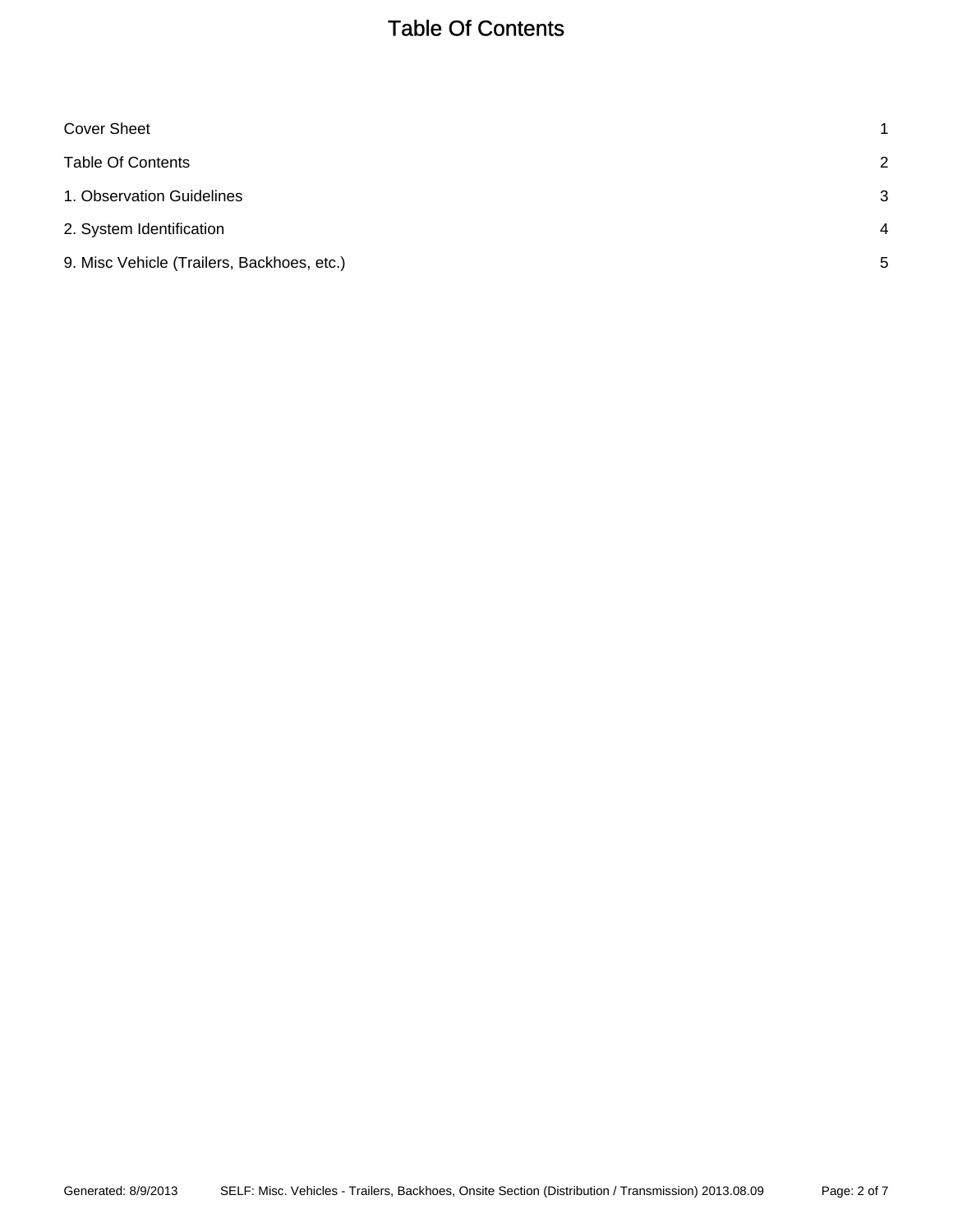#### 1. Observation Guidelines

<span id="page-2-0"></span>1.1 Each section of the existing onsite observation form has been broken out by sections and made available for utilization as a self assessment tool during the interim years between the formal onsite observation process conducted every three years.

Each section is an exact copy of the questions and criteria used during the onsite observation process.

1.2 Cooperatives are encouraged to use these sections as part of their on-going Safety Improvement Plan to target specific improvement areas found during their formal onsite observation process or areas they have individually prioritized.

1.3 The idea is to identify areas for improvement; initiate planned actions to meet improvement objectives and assess progress on a systematic basis to ensure the improvements have been institutionalized into normal operations.

1.4 Cooperatives can select and self assign to their cooperative each onsite self assessment section that pertains to their identified improvement areas.

PDF versions of these forms will also be available at the RESAP home page under Self Assessment Forms so you can download and utilize them within your self assessment process.

1.5 Once your self assessment hard copy is completed you can enter your finding online and submit. The person conducting the assessment, the date and assessment results will be saved in the system, allowing you to monitor and track your progress.

1.6 Your self assessment process is designed by your cooperative team as part of a continuous safety improvement process.

When planning your assessment process statewide safety professionals, peer to peer cooperative observers or in-house cooperative employees can be used to conduct these assessments, it is entirely up to each cooperative. The key is having a formalized plan that is monitored and reevaluated on a regular basis to ensure objectives are being met.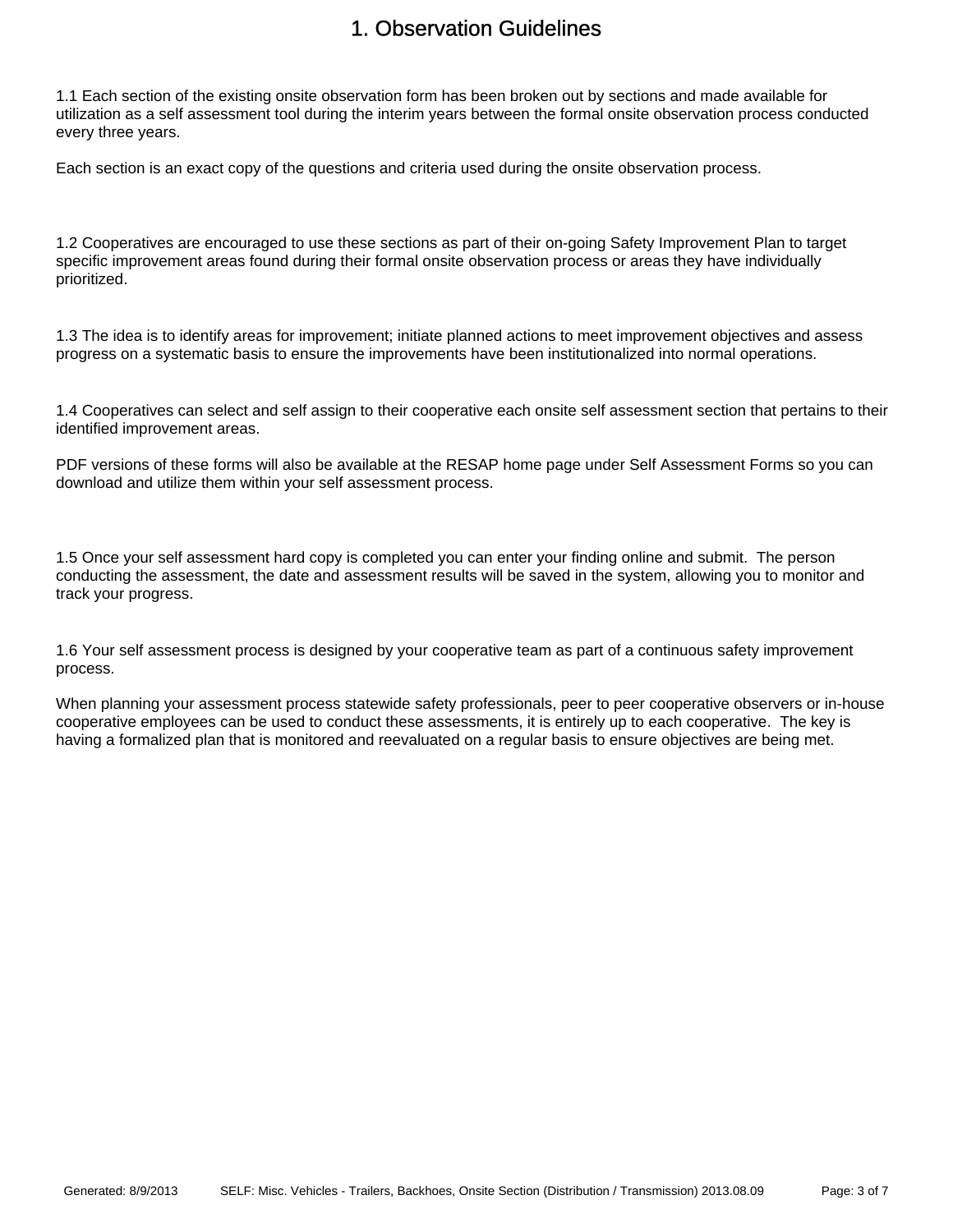# 2. System Identification

<span id="page-3-0"></span>D.1 Name of person making these online entries.

D.2 Email address of person making these entries.

D.3 Date or scheduled date (mm/dd/yyyy) of this inspection.

D.4 Name of the system General Manager/CEO:

D.5 Self Assessment performed by:

- **O** Organization Employee
- Statewide Personnel
- Outside service provider
- Other

D.6 Select the type of audit being performed at this system.

- RESAP observation was announced to many.
- RESAP observation was announced to a select few.
- **RESAP Observation is unannounced.**
- RESAP observation is section based in calendar yr.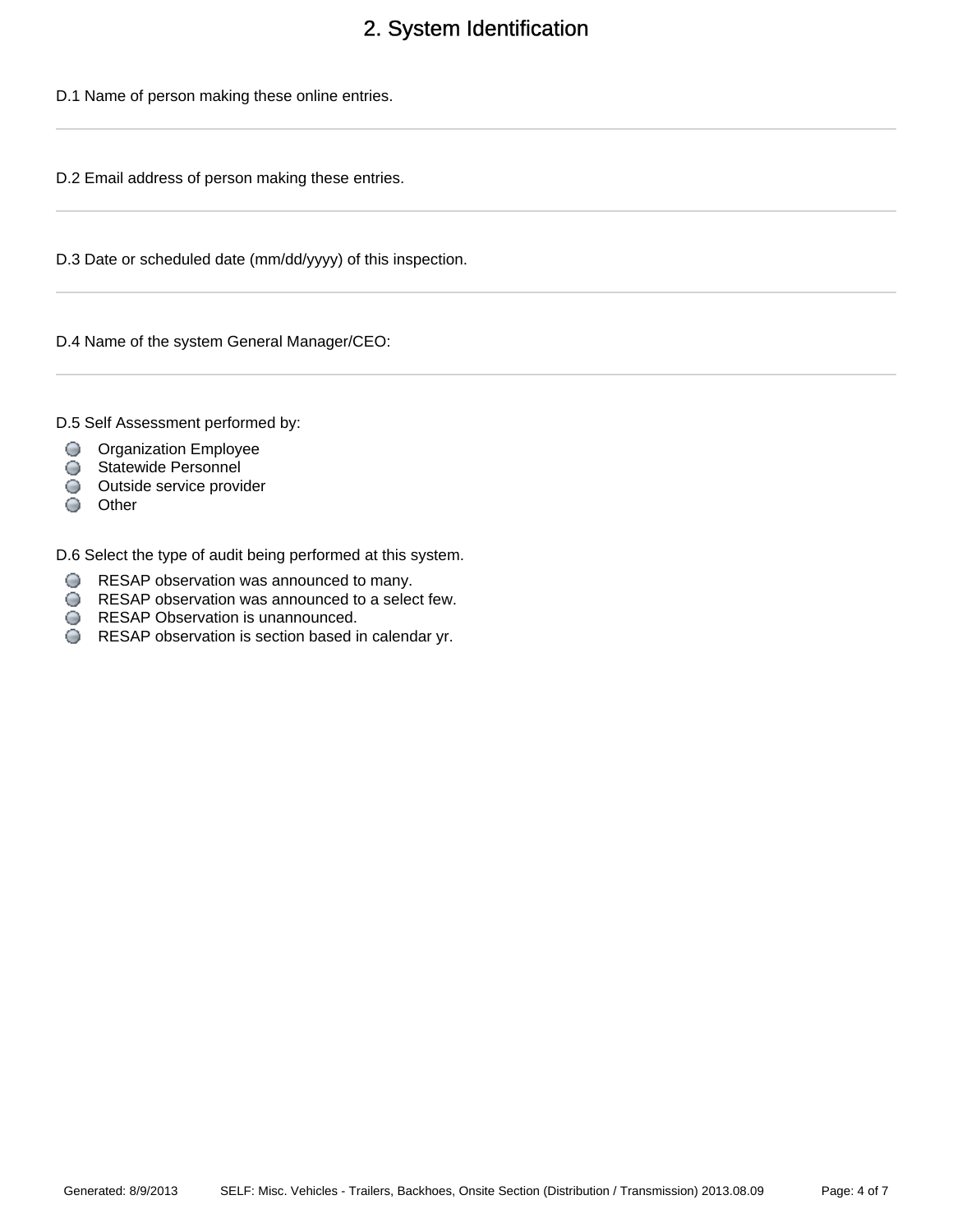### 9. Misc Vehicle (Trailers, Backhoes, etc.)

<span id="page-4-0"></span>9.1 Documentation for miscellaneous trailers includes registration and DOT records as required for applicable gross vehicle weight class.

ref: FMCSR 393.21

- **Exceeds Requirements**
- **Satisfies All Requirements**
- **Partially Satisfies Requirements**
- **S** Fails to Satisfy Requirements
- $\Box$  N/A

9.2 All trenchers, backhoes, forklifts, pullers, and other motorized equipment have an operator safety and instruction manual located on these vehicles.

- **Exceeds Requirements**
- **Satisfies All Requirements**
- **Partially Satisfies Requirements**
- **C** Fails to Satisfy Requirements
- $\Box$  N/A

9.3 Visual inspection of all miscellaneous vehicles indicates very good maintenance.

ref; 1910.178(q)

- **Exceeds Requirements**
- Satisfies All Requirements
- **Partially Satisfies Requirements**
- **G** Fails to Satisfy Requirements
- $\Box$  N/A

9.4 Trailers and miscellaneous vehicles are equipped with appropriate and necessary safety equipment.

Criteria:

Miscellaneous vehicles have the appropriate safety decals, seatbelts, guards, and shields in place and in very good condition.

Roll over protection is in place and free of alterations which may affect structural integrity.

Utility vehicle warning lights or strobes are operational and conspicuously located for miscellaneous equipment. Seatbelts are in place and show evidence of regular use.

ref: 1910.178(q)

- Exceeds Requirements
- **Satisfies All Requirements**
- **Partially Satisfies Requirements**
- **G** Fails to Satisfy Requirements
- $\Box$  N/A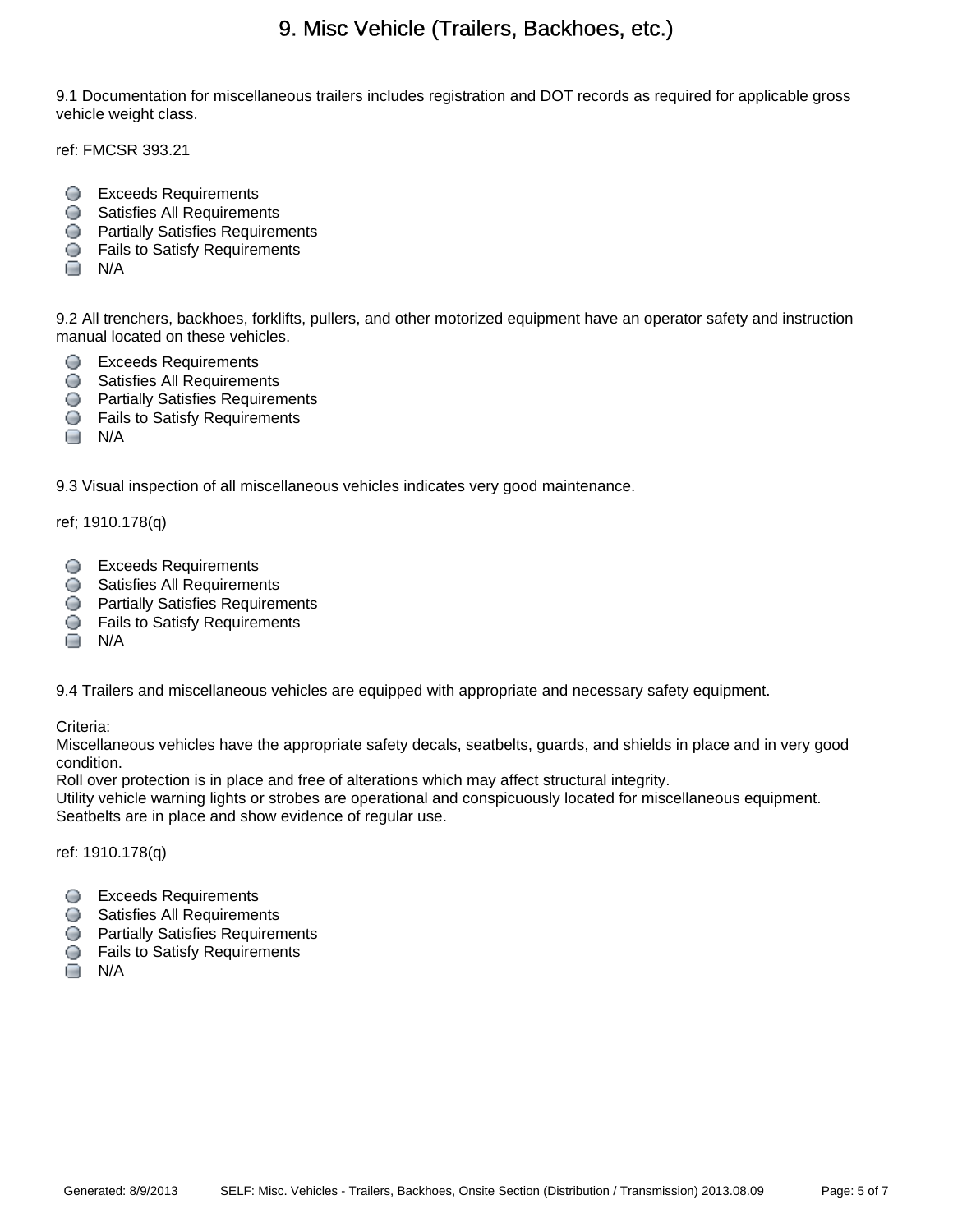# 9. Misc Vehicle (Trailers, Backhoes, etc.)

9.5 Appropriate equipment grounding/barricading equipment is available and in good condition for fault locating, wire pulling, wire tensioning, underground boring, wet vacuuming, and other equipment as per manufactory equipments used in energized work zones.

Criteria:

Capacity rating of grounding cables exceed system's maximum available fault current with a minimum size of #2 stranded copper.

Grounding cables can be connected to frames of equipment with proper grounding clamps and attachment points designed for this use.

Grounding mats are available for personnel protection when operators must stand on the ground to operate this equipment.

Ref: 1926.954

- **Exceeds Requirements**
- **Satisfies All Requirements**
- **Partially Satisfies Requirements**
- **S** Fails to Satisfy Requirements
- $\Box$  N/A

9.6 Grounding clamps and cables are tested for miscellaneous equipment that will be used in energized work zones.

Criteria:

Miscellaneous equipment grounds are individually marked with a method of unique identification and date of most recent annual test.

ref: 1926.954

- **Exceeds Requirements**
- **Satisfies All Requirements**
- **Partially Satisfies Requirements**
- **G** Fails to Satisfy Requirements
- $\Box$  N/A

9.7 Tools and materials are stored in designated locations and in such a manner that they will not cause damage or be damaged.

Criteria:

Miscellaneous equipment tools have in place all protective guards, covers and sheaths.

- **Exceeds Requirements**
- **Satisfies All Requirements**
- **Partially Satisfies Requirements**
- **S** Fails to Satisfy Requirements
- $\Box$  N/A

9.8 At least two chocks, in good condition, are available on all trailers and all towed equipment.

Criteria:

Chocks are properly stored when hitched for towing. When unhitched or when parked, chocks are properly positioned at the tires.

ref: 1910.178(m)(7)

- **Exceeds Requirements**
- **Satisfies All Requirements**
- **Partially Satisfies Requirements**